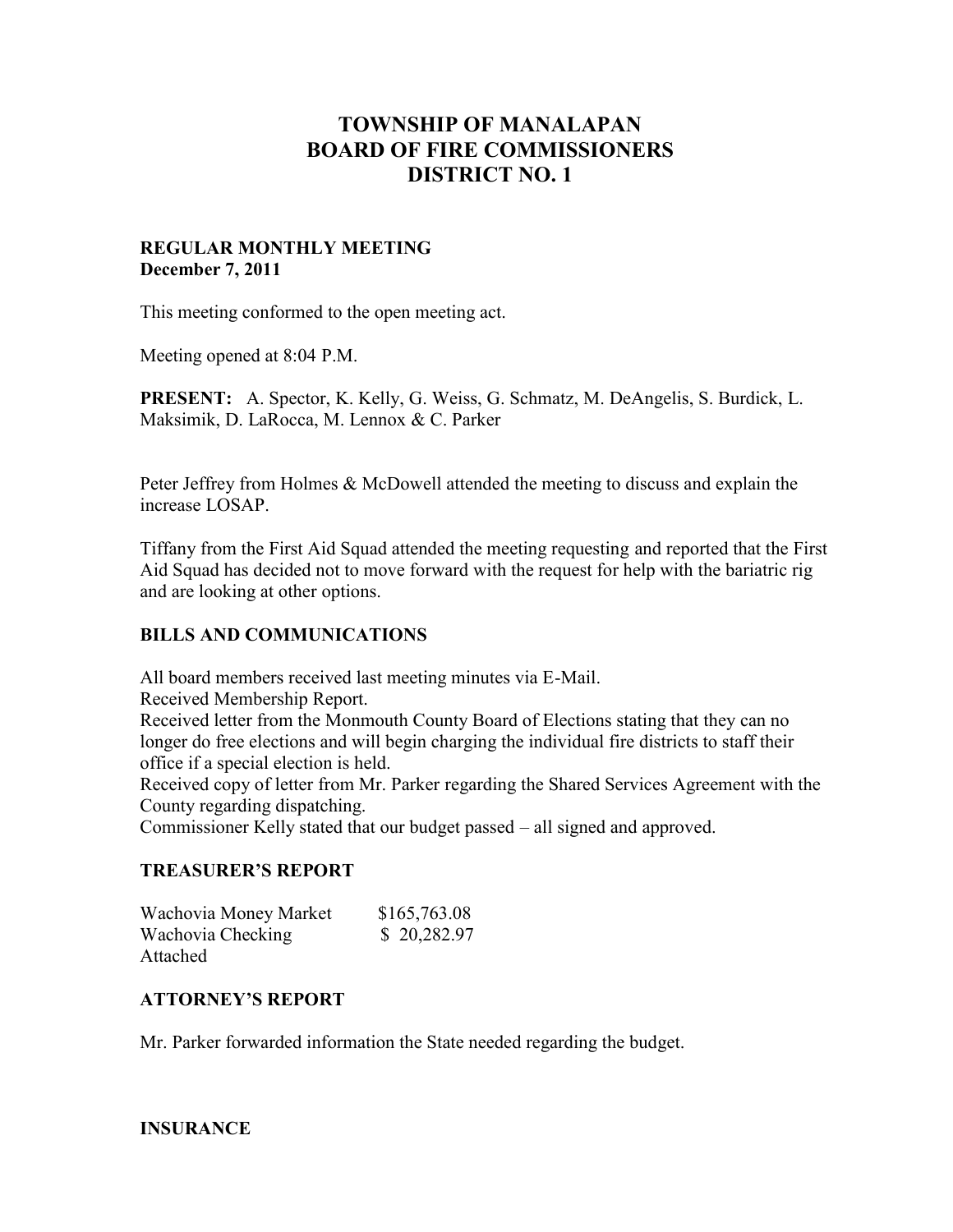No report.

# **EQUIPMENT REPORT**

Thermal imaging cameras were sent back. Vendor put new batteries in and they worked fine. Will charge our batteries and make sure they are good. Commissioner Schmatz will check regarding the upgrade on the cameras. Gear has been received, except for the belts.

## **RADIO REPORT**

Portables are in, just waiting for them to be delivered.

# **CHIEF'S REPORT**

811 calls for the year through November. August was the busiest month. 35 of the calls were for mutual aid this year.

# **TRUCK REPORT**

26-1-81 – had some electrical work done. 26-1-73 – had some electrical work done. 26-1-91- controllers for the ladders were adjusted and lubed Pump testing is scheduled for December  $21^{st}$  - \$250 a truck. Chief Maksimik's truck had a new hub put on.

## **ASSOCIATION REPORT**

There is progress on the building. Electrical should be finished shortly. The site work is pending the weather. Garage doors are were installed, but are not working due to no power to the building.

A decision needs to be made as to where to put the shed. Commissioner Spector will check with a shed company to see what it would cost to have them move the shed.

## **TRUSTEES' REPORT**

Danny LaRocca asked for some money to redo the radio room at the Satellite. They will do the work in-house.

## **OLD BUSINESS**

See attached.

## **NEW BUSINESS**

Commissioner DeAngelis made a motion to pay all vouchers; this was seconded by Commissioner Kelly. All voted aye.